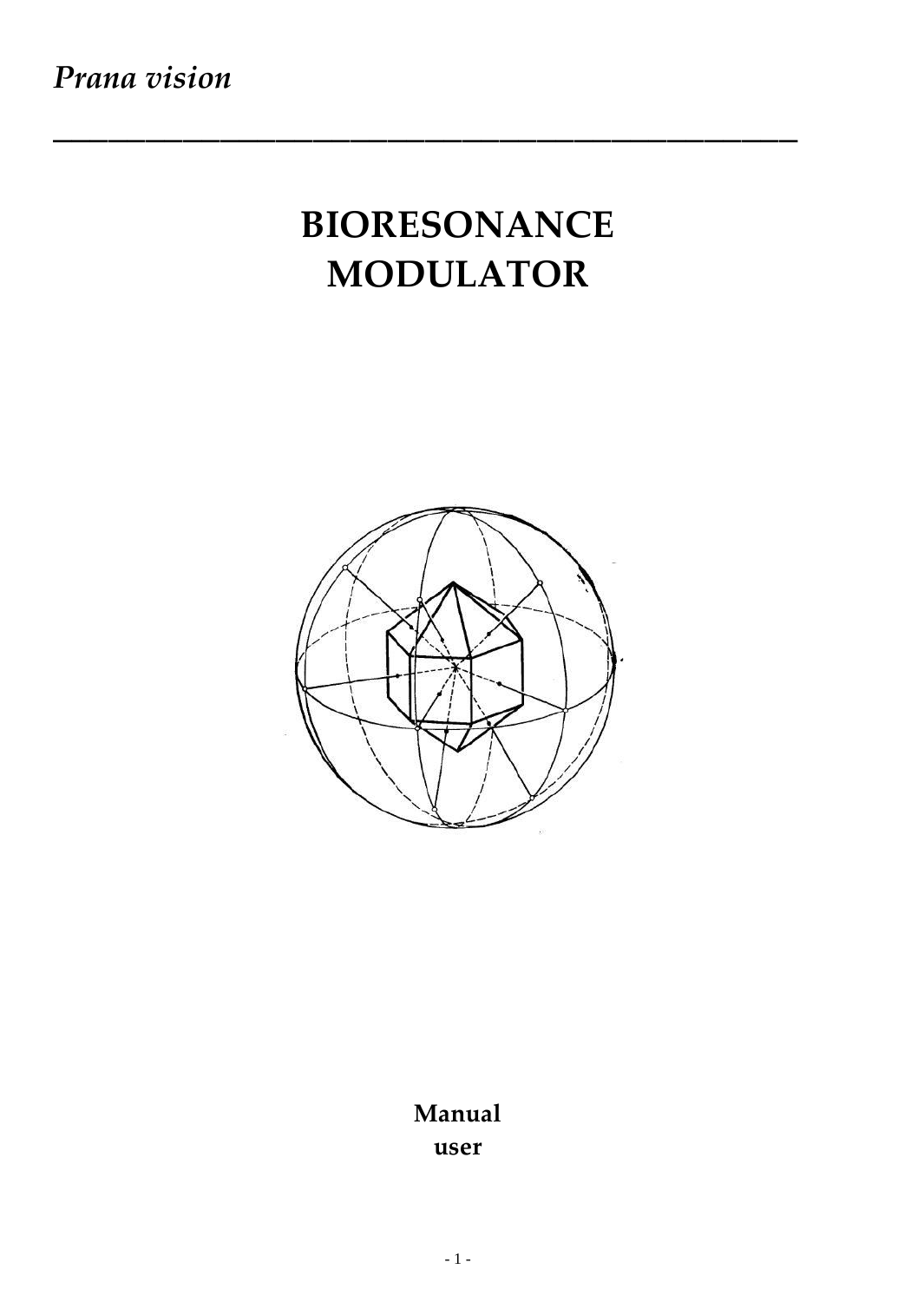## **General description**

 The bioresonance modulator (BRM) is a universal crystal-based device for obtaining direct access to the energy-information space (GEIS).

 Recently, the rhythms of existence on Earth have accelerated significantly, especially in the social environment, especially in the space of megacities. Each person can notice that if earlier there was enough time for a lot (self-education, reading, poetry, music lessons, etc.), now it is barely enough for the most necessary (material support of their needs).

 The global energy information space (GEIS) has long been not limited to primitive mass media, and at present it is continuously becoming more sophisticated and improved. The consciousness of a modern person is not able to process the continuous flow of information coming from all sides.

 Unprocessed information begins to accumulate in the subconscious, occupying a "useful volume" and blocking the internal resources of a person. That is why the ability of human consciousness to resonate with higher frequencies, or directly interact with the information space, is a necessity for effective adaptation of a person to the accelerating rhythms of life.

 At the moment, GEIS is a complexly ordered multi-level network that includes the entire satellite system, virtual Internet space, a system of cell towers, ultra-powerful radio telescopes and radars, digital communication devices, which, and even more than one, is possessed by almost every modern person.

 And since most digital devices, at the core of their logic, have the ability of artificially grown crystals (for example, silicon) to pass current in one direction and not in the other, then we can say that the GEIS is of a crystalline nature.

 Every person interacts with the GEIS on a daily basis through digital communication devices (DCD) - a phone, a smartphone, a laptop. But this interaction is carried out indirectly, using the built-in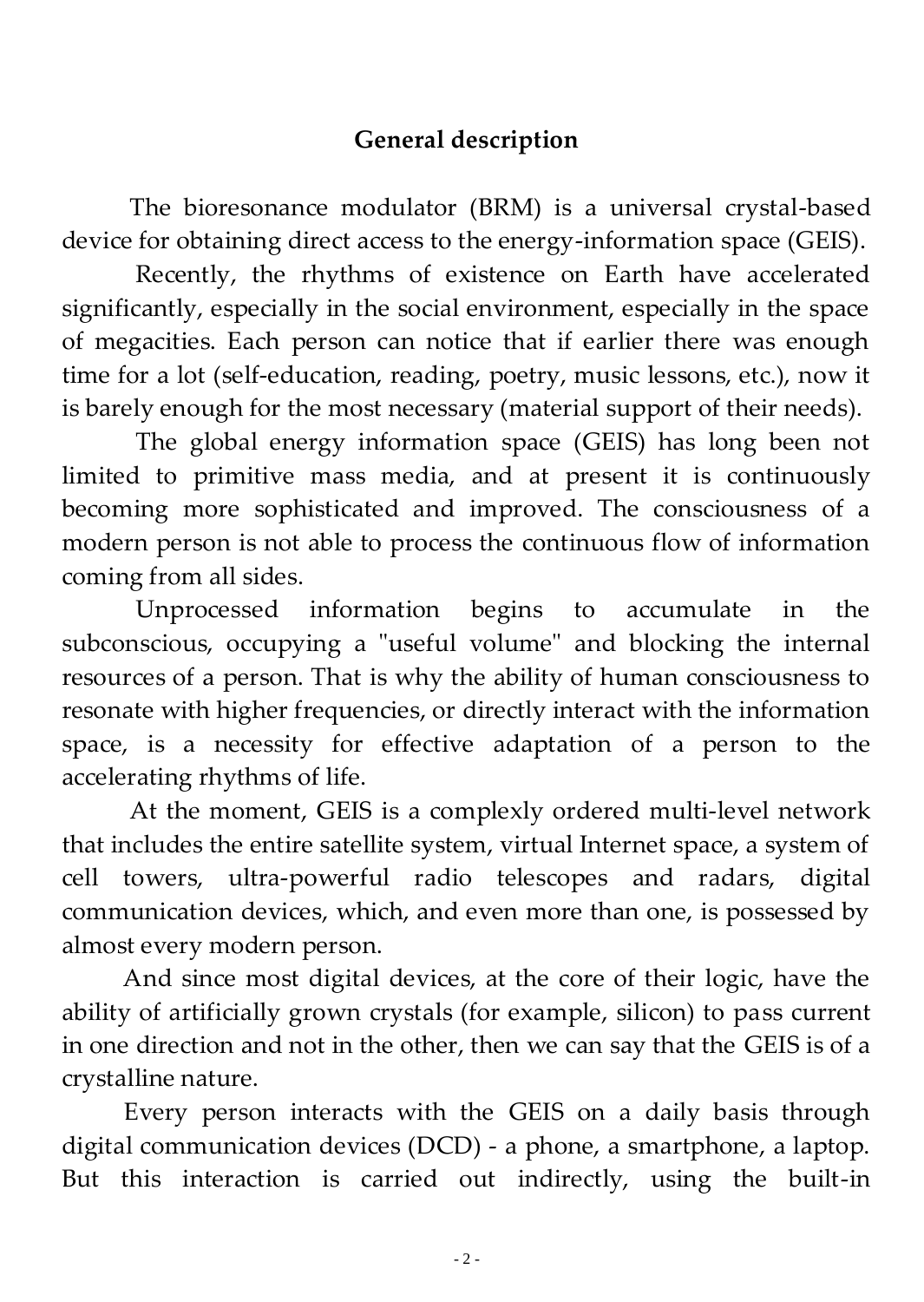functionality (pressing a button, touching, voice command), and therefore is ineffective.

Scientific research in the mid-2000s showed that the effectiveness of such interaction is only 6-7% of all energy-informational capabilities of the device, while the average person spends up to 80% of not only working time, but also leisure time on it.

 BRM is a connecting link, a conductor, between a person and a DCD, included in the GEIS. BRM makes it possible, to a certain extent, to directly influence the information field at the energy level. BRM allows you to interact with the DCD, bypassing the built-in command functions of the device, using the consciousness of the DCD, which is a part, a cell of the GEIS.

 The creation of BRM became possible as a result of a number of scientific discoveries in recent years, as well as the already known unique properties of certain crystals. It is known that crystals are the most ordered and also the simplest form of matter in the Universe. Crystals can be called natural energy resonators.

 In 2012, Philadelphia geneticist Dr. Hakon Hakonarson discovered that human DNA (Deoxyribonucleic acid) is essentially a crystal. Moreover, a person is all composed of crystals and there are 10<sup>40</sup> of them in the human body. His discovery was confirmed by studies of plasma crystals already by Russian cosmonauts in 2013. A number of scientific works of the late 2000s proved that crystals have virtual memory and are capable of holding a huge amount of information.

 This information can be any setting, desire, intention, goal of the BRM operator, which at the energy-information level is an electromagnetic oscillation. It can be anything: the desire for a large and luxurious apartment; travel to different countries; high level of wellbeing; own business; self-confidence; high endurance, learning ability; a young, strong and healthy body; fantastic sexual sensations; harmonious personal relationships ...

 On the other hand, a natural BRM crystal can transmit a signal at the same frequencies as an artificial DCD crystal (which does not have a full-fledged ability to resonate with human energy, but has a perfect structure and has great technical capabilities). The signal modulated by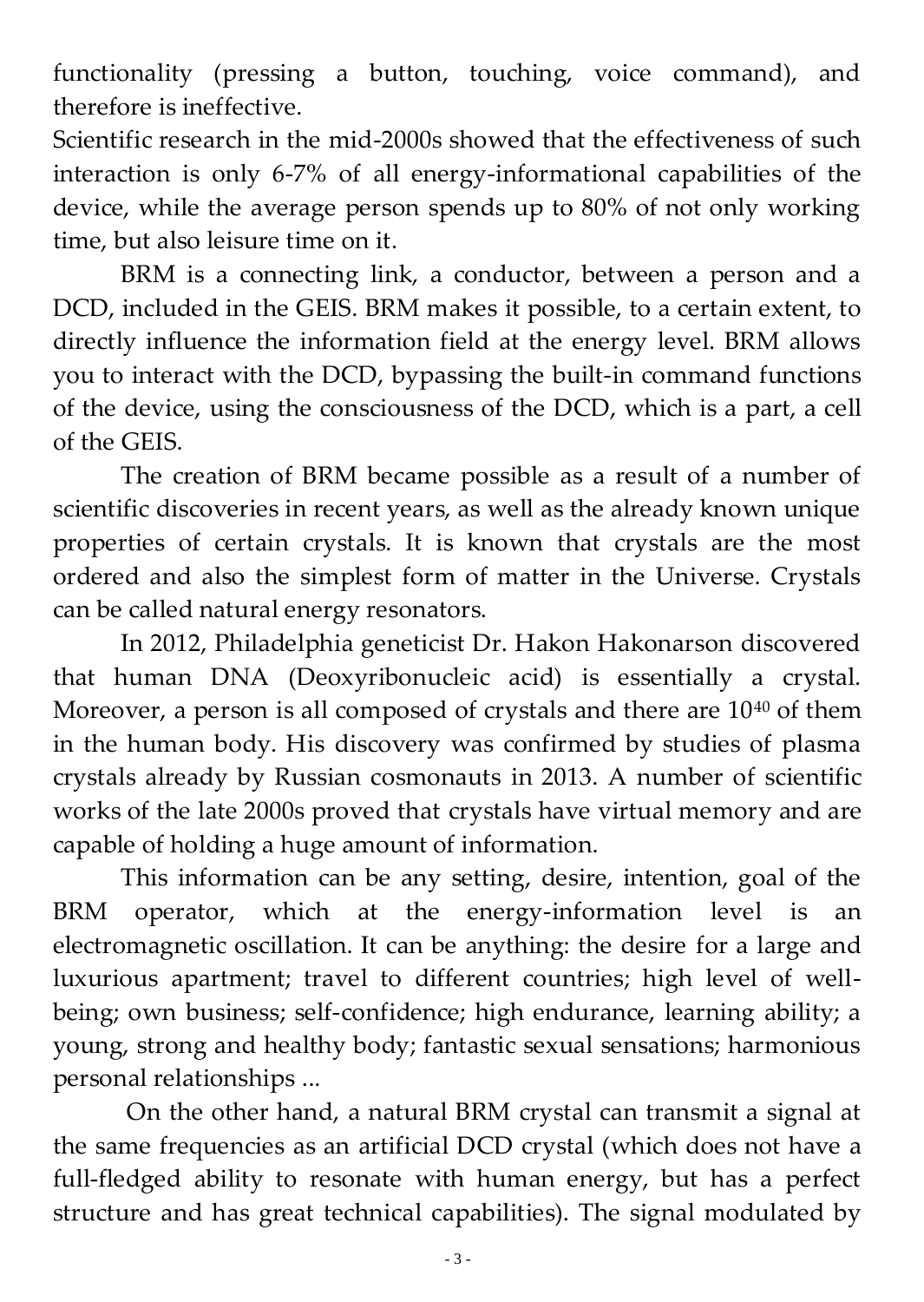your desire will be broadcast in the information field whenever the DCD has a connection with the GEIS - for example, when someone calls you on your mobile phone. You can use any type of BRM for any purpose, but an accurate selection of parameters will make the realization of your desires most effective.

 BRM is a device capable of providing an energetic connection between inorganic and human consciousness. BRM will allow you to open the doors to a wonderful world, hidden from the senses, but really existing and having a huge impact on the life of a modern person.

# **The principle of operation of the BRM**

 BRM consists of two key parts: a natural crystal with special parameters and a resonator dipole antenna.

The exit point in GEIS is a digital communication device based on artificial crystals (DCD) - a mobile phone, a smartphone. BRM is made in the form of a sticker and can be repeatedly attached to the body of a mobile phone.

The principle of operation of the BRM is reflected in diagram 1.



#### **Diagram 1.**

We see that this scheme has four links:

**OS** - organic consciousness, man. For inorganic consciousness, a person looks like a complex system that includes both the human body and its bioelectromagnetic fields.

**BRM** is a bioresonance modulator based on a natural crystal connected to a resonator dipole antenna.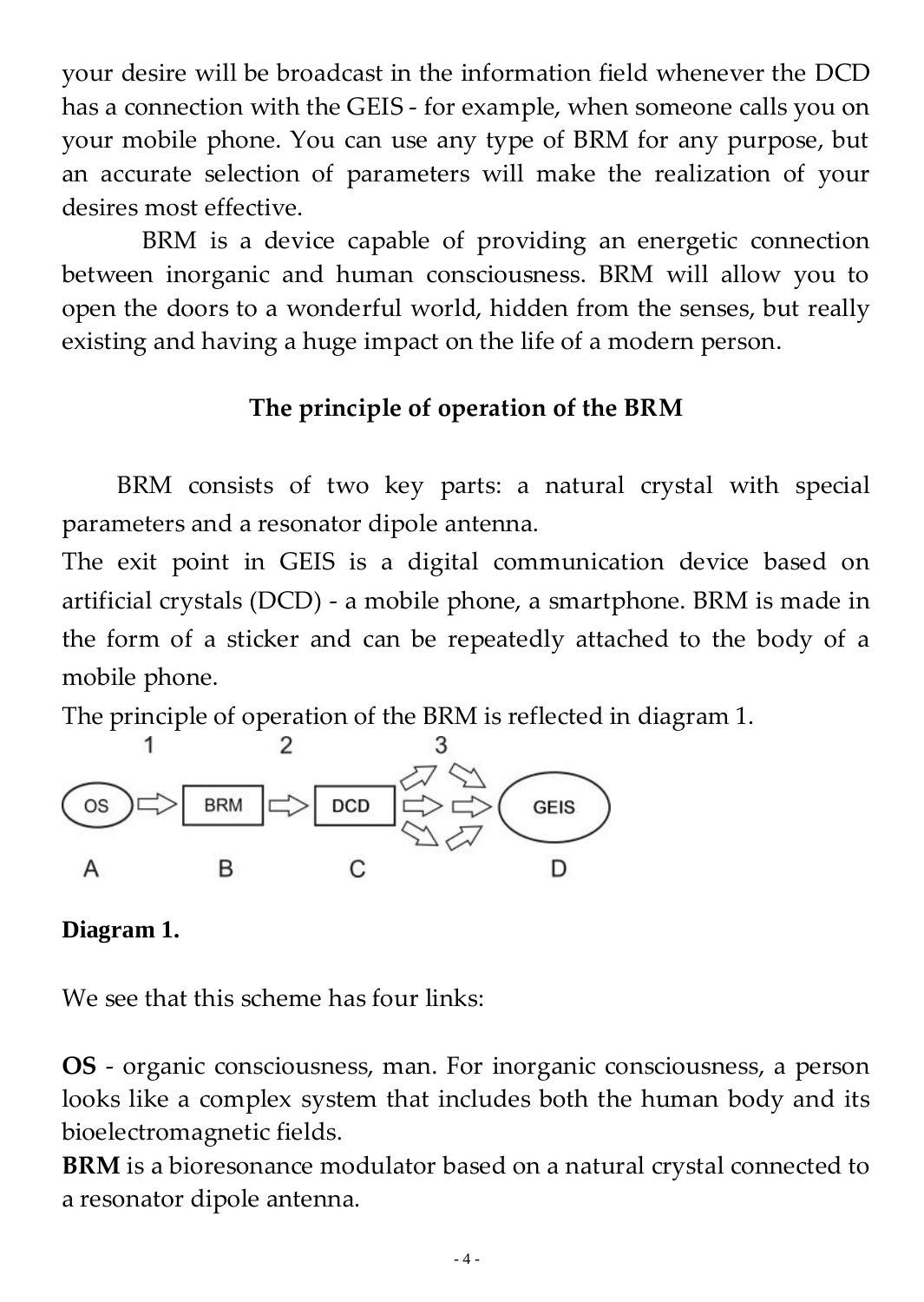**DCD** is a digital communication device based on artificial crystals (mobile phone, smartphone).

**GEIS** is a global energy-informational space or "inorganic consciousness".

It also has three connections:

# 1.  $OS \rightarrow \text{RRM}$

Accumulation, storage by a natural crystal of subtle vibrations of thoughts, feelings, verbal vibrations of a person. It can be anything: the desire for your own business, a flow of abundance, a beautiful and healthy body, sexual energy, personal relationships, etc. for yourself or another person. Communication is always active when the BRM is in the human field, especially with direct tactile contact.

## 2. BRM  $\rightarrow$  DCD

Transfer of the accumulated information from the natural BRM crystal to the artificial DCD crystals. Communication is always active when the DCD is on.

3. DCD  $\rightarrow$  GEIS

Broadcasting of a signal modulated by more subtle vibrations of attitudes, human intentions within the global information network. Communication is always active when the DCD emits a signal, especially during a call.

*All you need to get direct access to the energy-informational reality is to stick the BRM on your mobile phone or smartphone.*

## **How to work with BRM**

# **1. Stick BRM on the phone case**

 It can be any of your old phones, but it is better to use the one you just purchased. It is known that everything that a person considers his property and to which he actively directs his attention is saturated with human energy.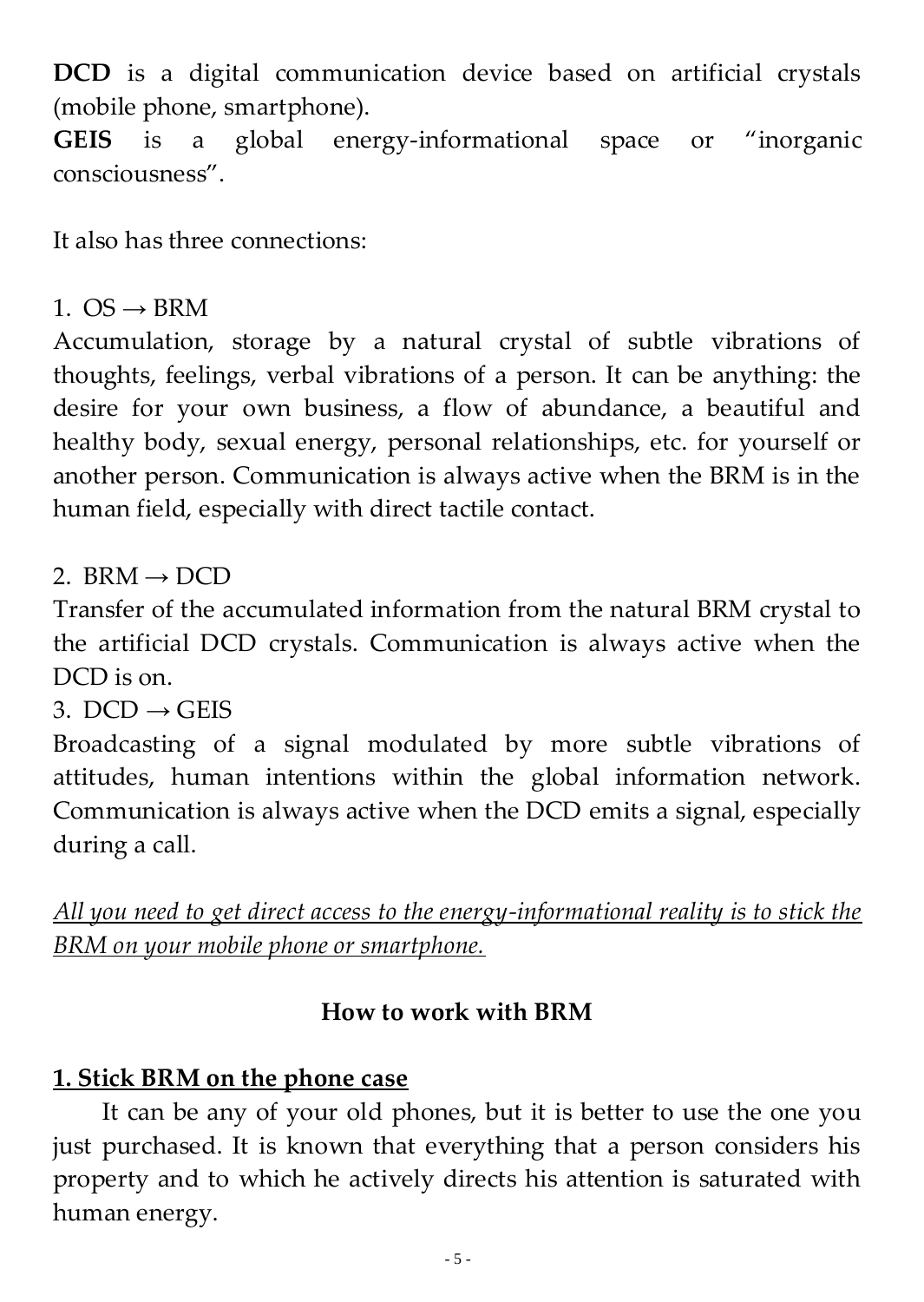This information is usually modulated by the thoughts, desires of the person, or the dominant attitude towards the object at the moment. It could be a new outfit, a new car, an expensive wristwatch, a suburban real estate, or even a new sexual partner.

 It is unlikely that now it is possible to find a material object, which is paid more attention and which is in the field of man more than a mobile phone. All owners of new digital devices are familiar with the phenomenon of "energy connection": it is enough to remember your attitude to the newly acquired device.

 At first, a lot of attention is paid to the device, there is a strong concentration of attention on the process of exploring the functionality and features, it literally does not let go, soaked in the energy of joy from possessing something new.

 All this is a process of positive energetic connection with the DCD, emitting high-frequency electromagnetic oscillations and having a direct output to the GEIS. Therefore, it is good when the impulse of the energetic connection with the BRM occurs simultaneously with the new DCD.

# **2. BRM activation**

BRM is activated automatically after a few \* days, being in the human field. But if you want the BRM to start perceiving your subtle vibrations immediately, follow three simple steps to activate.

 I. Take the DCD with the glued BRM between the palms so that the fingers do not touch. Find a comfortable position so that neither your hands nor your shoulders are tense. It is better to close your eyes.

 II. Concentrate your attention on the BRM crystal. Simultaneously with the concentration on the crystal, you can begin to radiate (imagine / feel / speak \*\*) your desire, attitude.

 III. As you continue to focus on the crystal, notice any changes in sensation. This can be a slowdown in mental activity, the appearance of a trance state, the appearance of images, physical sensations: the appearance of a feeling of a "magnet" (attraction or repulsion) between the palms, a slight tingling sensation, a feeling of "emptiness" in the center of the palms, a feeling of expansion of the body, etc.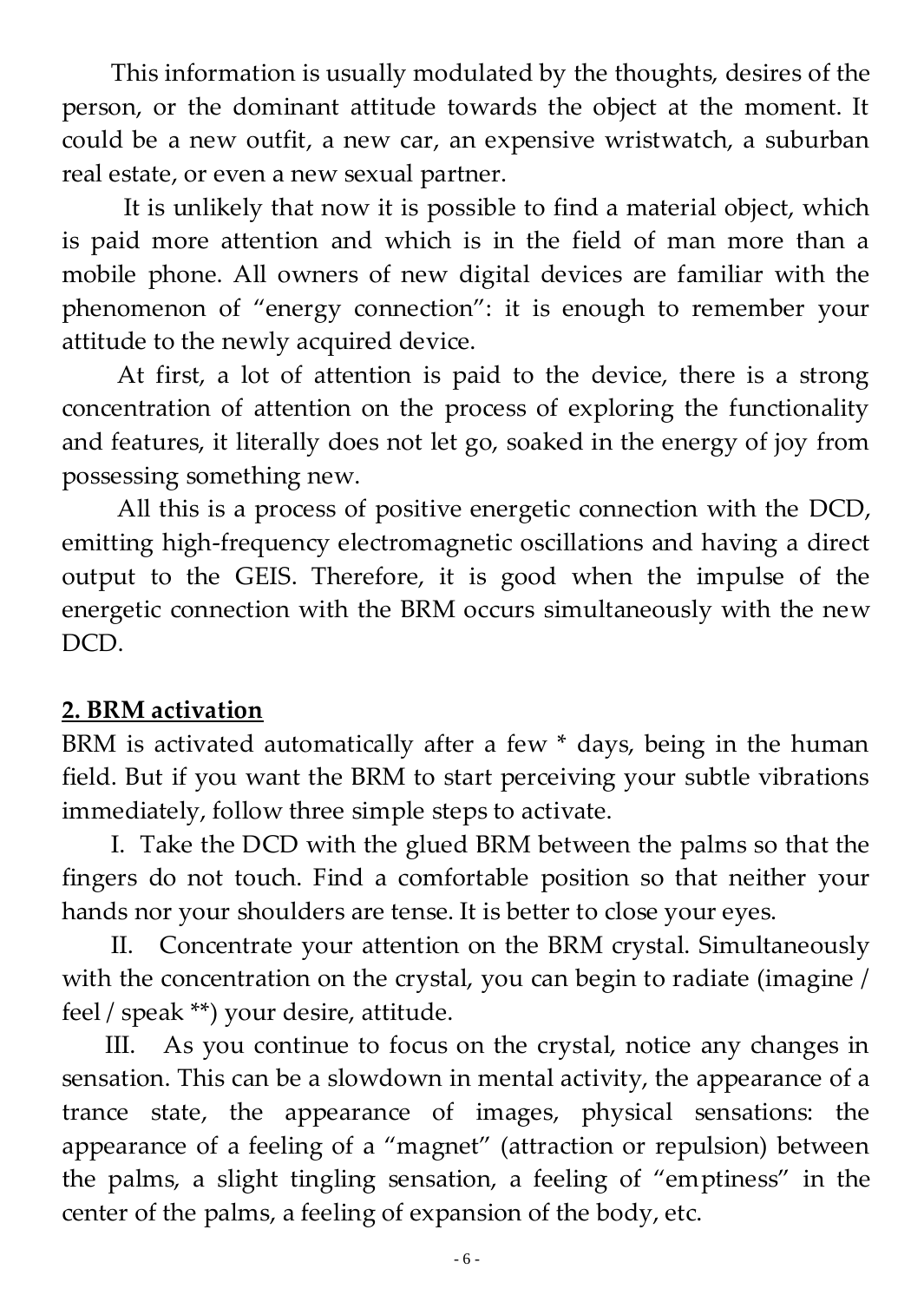Do not fantasize and do not try to suggest anything to yourself, just watch the changes as if from the outside. A change in sensation indicates that the crystal is activated.

\* depending on the type of BRM \*\* depending on the type of BRM

# **3. Forming intention**

 Express your desire clearly or speak the mindset that you want to convey to the GEIS. Better if you write or sketch it. If the predominant communication channel for your type of BRM is visual, then the image should be detailed and clearly drawn.

 Remember that the language of crystals in GEIS is a language of matrices, that is, numbers, which "does not understand" allegories and ambiguities. Imagine that you are trying to convey a desire to a child. It is often necessary to include in your intention a way of fulfilling a desire (positive transformation, self-improvement, actions of certain people, a gift, a purchase, etc.) GEIS as a system operates according to the principle of the shortest path and saving energy.

 It may happen that the simplest way of materializing an intention for one reason or another does not suit you. If you use BRM for another person, make sure that he knows these points and will be responsible himself.

#### *It is recommended to experiment with general settings first:*

Example 1. "I attract wealth and success like a magnet"

Example 2. "I am in a stream of abundance and well-being"

Example 3. "My body radiates youth, sexuality and health"

Example 4. "My material wealth is stable and sufficient for all my needs, leisure, travel"

Example 5. "I am in a harmonious personal relationship with my beloved man / woman"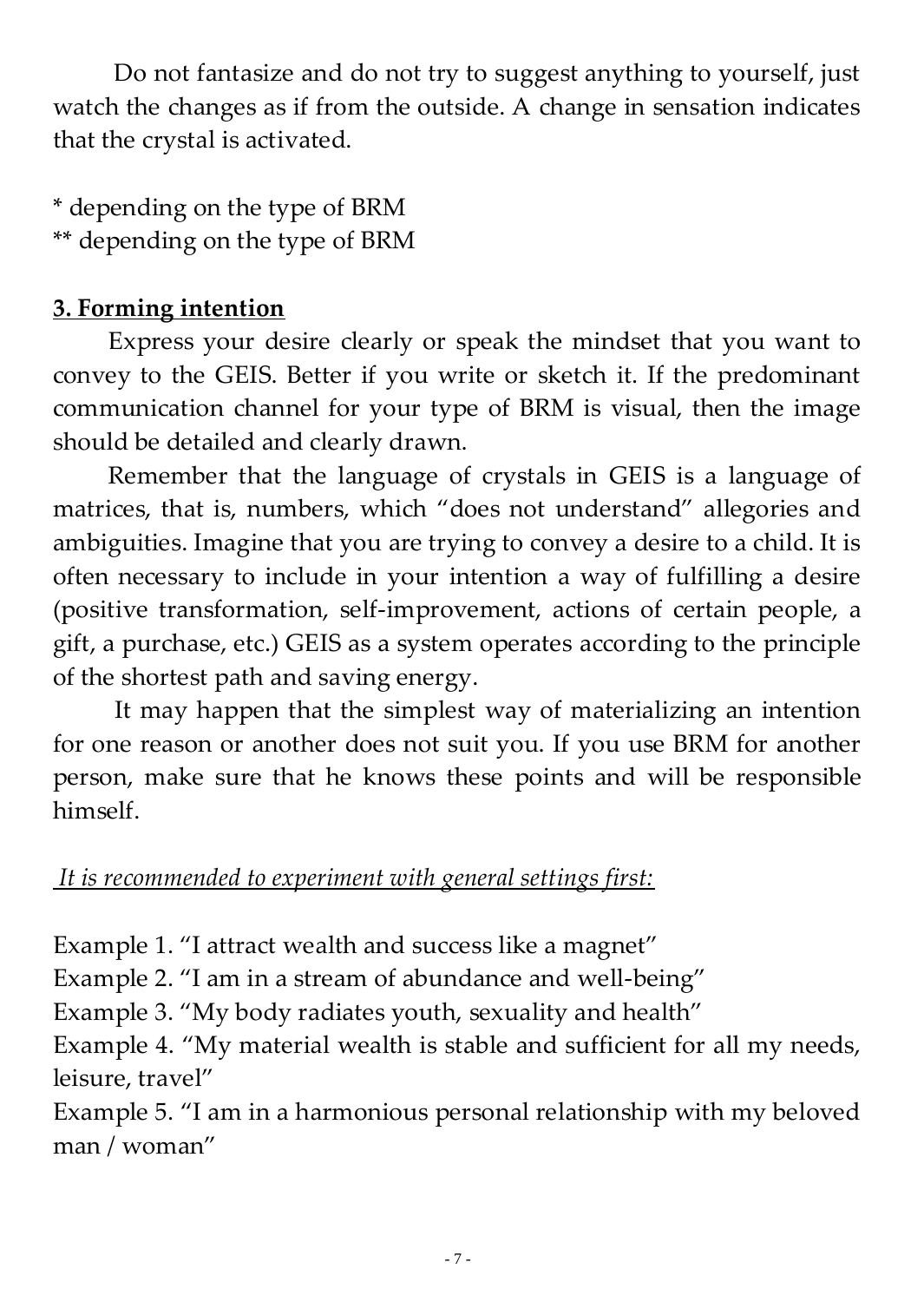And then, having gained some experience, you can write down specific desires and intentions in the GEIS, taking into account all the circumstances.

 These, of course, are only examples, each person must derive his own formula himself. The criterion for the correctness of the formulation of the attitude will be a positive emotional response and positive, physically and emotionally pleasant sensations.

 After you are sure that you have clearly and clearly formulated / presented your desire, it is enough to remember the pleasant state that arises in the process of pronouncing / presenting it.

 Reproduce this state as often as possible when the BRM is in your field (communication 1 OS  $\rightarrow$  BRM is active), especially when you are talking on the phone and communication 2 is active ( $BRM \rightarrow DCD$ ).

#### **4. Getting feedback**

 Each type of BRM has a different memory size, type, speed, translation strength, determined by the BRM parameters. Receiving a "response" is a sign that recording of your intention in the GEIS has begun. "Answer" is the beginning of the materialization of your desire at a subtle level.

 Once you have formulated your intention, begin to watch closely for any manifestations in the GEIS. It can be anything you like: words spoken on a mobile phone; a broadcast or song on the radio; TV show, even "random" spam on the Internet. In GEIS, as a geometrically structured and interconnected space, nothing happens by chance. Several coincidences that resonate with your intention or desire are a signal that the recording of your intention in the GEIS has begun and its implementation will begin soon.

#### **5. Result**

 After the realization of your intention in full, the crystal is partially discharged and is ready for further work.

## **BRM parameters**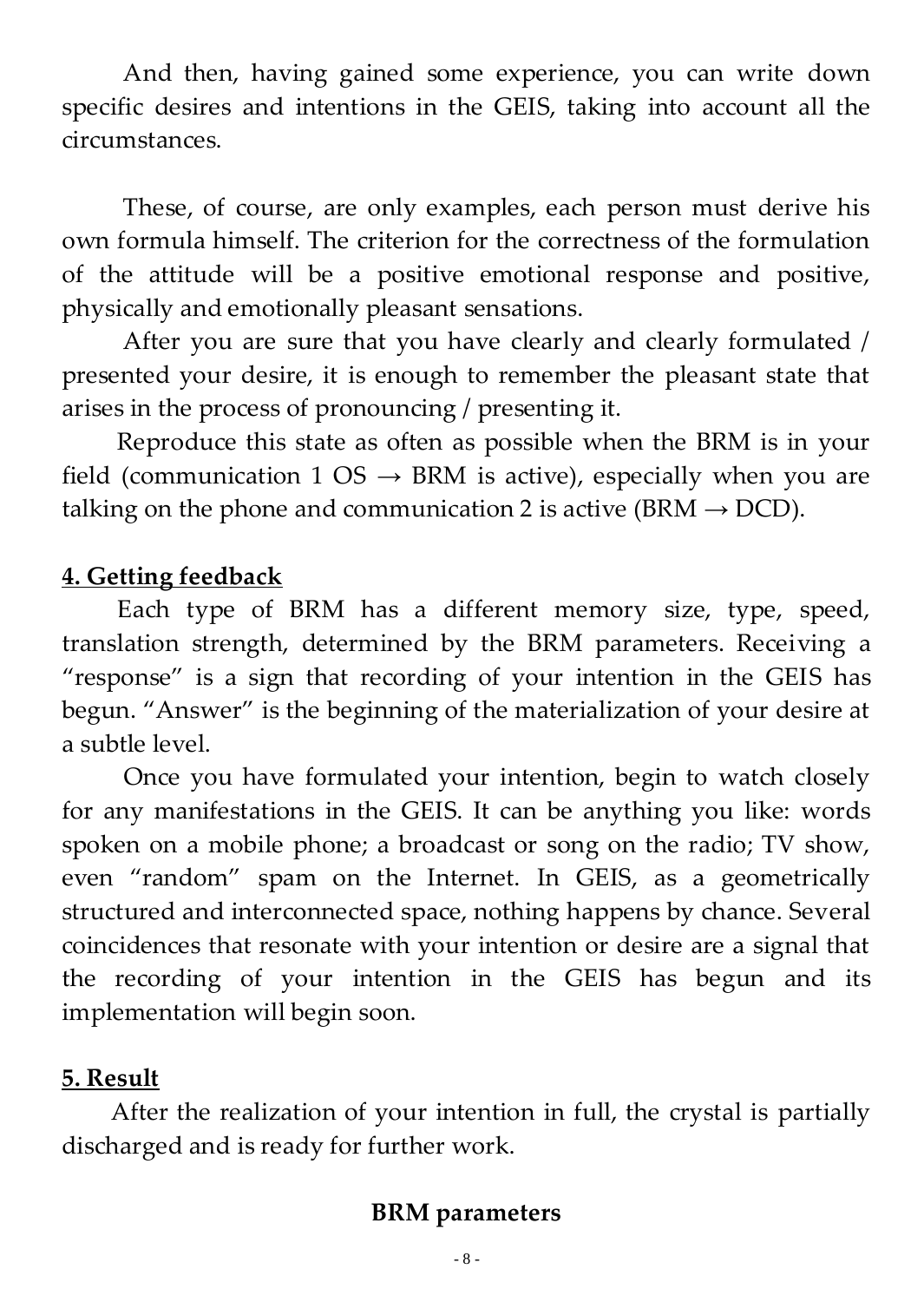The parameters of the BRM crystal are determined by its electronic energy spectrum. The properties of BRM reflect those bonds of groups of molecules and atoms that arise during the interaction of the human field and the BRM field.

 BRM parameters have their own frequency and geometrical characteristics, correlating with human consciousness. There are seven basic properties in the space that defines our three-dimensional world.

# **I. Spatial characteristics**

 A spatial characteristic is an area that represents certain energy characteristics. The spatial characteristic of the BRM is determined by the energy, dynamics, structure, and other properties of the crystal space.

 The spatial characteristic of the crystal obeys the law of threedimensional spatial periodicity. This is the energy that a person can interact with through BRM.

Inorganic space is not an empty virtual space, it is a space that has its own structure, geometry, its own laws, its own "doors" and "keys". Its geometry is the image of symmetric operations of discrete transfers translations.

 Spatial property is the first, initial property on which bioresonance depends.

It is the spatial characteristic that is responsible for the fact that different BRMs work in different ways. It depends on the spatial characteristics of the crystal to what extent a person can "settle down" in the GEIS with the help of a particular BRM.

 By activating the crystal, you are connected to the GEIS. This is the interaction with energies of a higher order - bioresonance. A person begins to interact with the energy of the crystal, begins to perceive its language, its space and its capabilities.

In fact, the nature of the translation depends on the spatial property of the crystal, as well as on the frequency and symmetry. By creating thought forms in GEIS, we begin to order, modulate it.

It looks like a system of three-dimensional regular geometric shapes that an ordinary person is not able to see.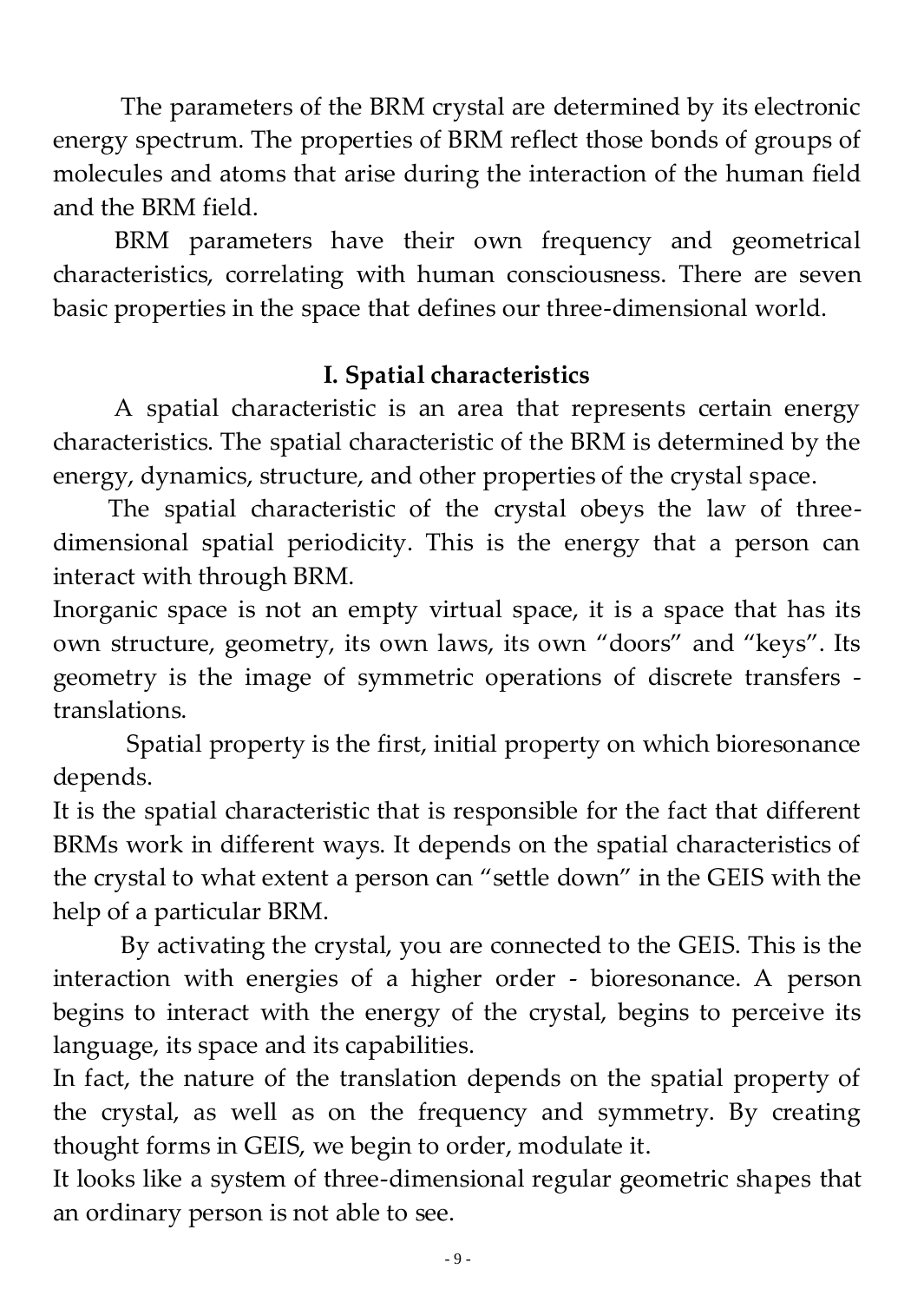

*Crystal field*

## **II. Symmetry**

 Crystal symmetry is the essence of geometric proportion. Symmetry can be called a "property of properties" of a crystal. The essence of symmetry is the ability to transform the space of the crystal, combining it with itself in a new quality. Symmetry, in fact, determines the strength of the crystal and its ability to enter into bioresonance with the human field.

 With respect to different properties and at different levels of consideration - macroscopic or microscopic, purely geometric or energetic, in statics or dynamics - crystals can have different symmetry, including translational or spiral.

 With the help of X-rays and neutron diffraction, 230 groups of spatial forms of crystal symmetry were revealed. For example, a quartz crystal can be aligned with itself by rotating 120° along the vertical axis 3 and by rotating  $180^\circ$  around the three horizontal axes  $2_x$ ,  $2_y$  and  $2_z$ .

Symmetry properties can be described as a function:

 $F(x,y,z) = F(\bar{x},y,z) = ... = F(\bar{x}, \bar{y}, \bar{z})$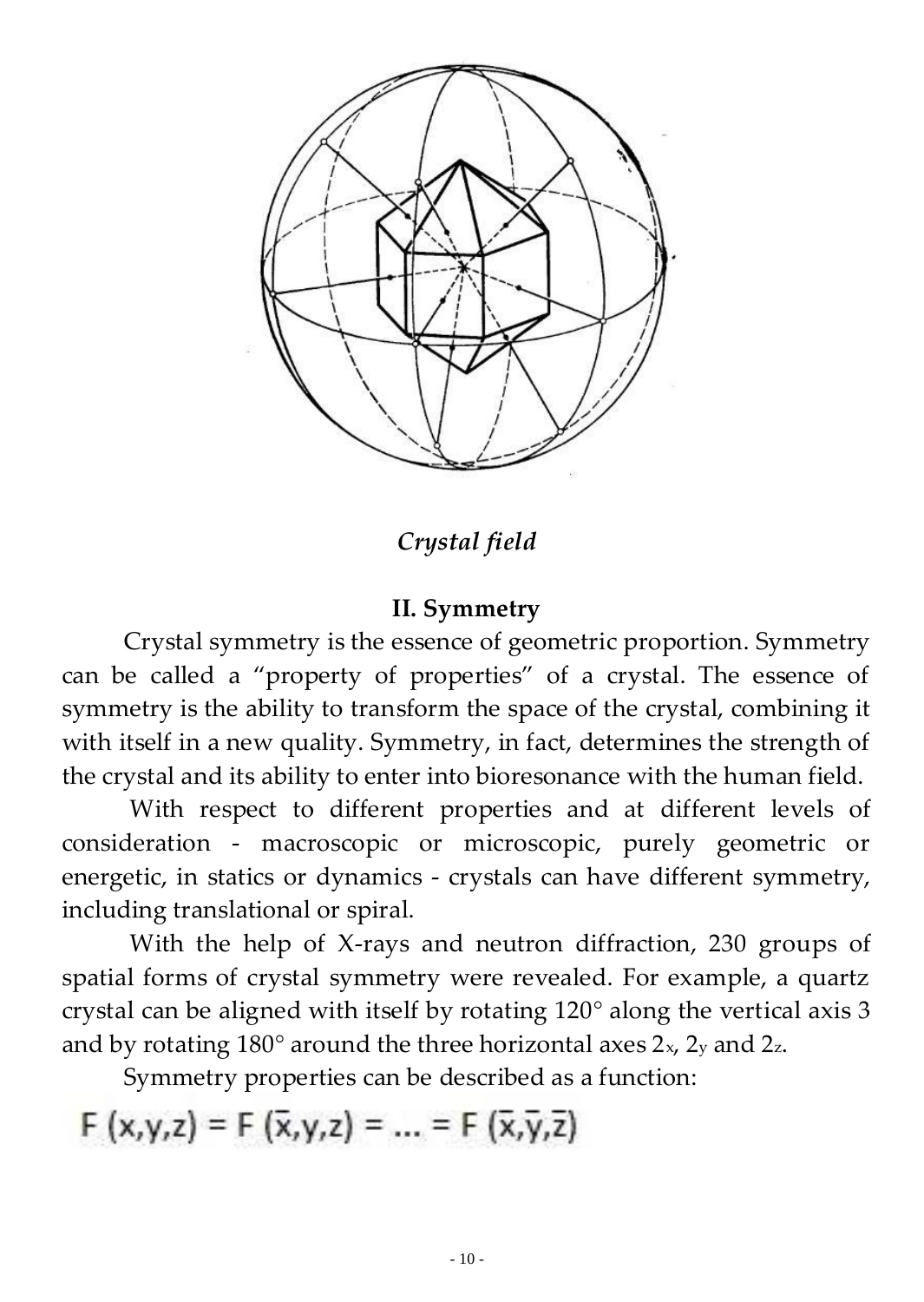Diamond is an ideal crystal in terms of symmetry characteristics. This is one of the strongest crystals. A diamond is able to enter into maximum interaction with human consciousness.

 Using a BRM based on diamond, a person can most obviously feel the interaction with the GEIS and achieve amazing results, but that is why a diamond crystal is characterized by a low hardness (2 - 2.5) and should be used by people who are experienced in working with crystals and with the utmost care.



*Three-dimensional structure of a diamond crystal*

#### **III. Density**

 Crystal density is an important wave parameter. Density introduces additional conditions into the crystal system. The definition of a crystal is given in terms of syngony and density. The density index characterizes the ratio of the mass of the crystal to its volume. The strength, time and clarity of "understanding" of your desires, intentions and thought forms and its adaptation for the crystal of the gadget depend on the density of the crystal.

# **IV. Syngonia**

 The system is the inner space of the crystal, the material basis of its consciousness. Crystal system describes the microstructure of a crystal.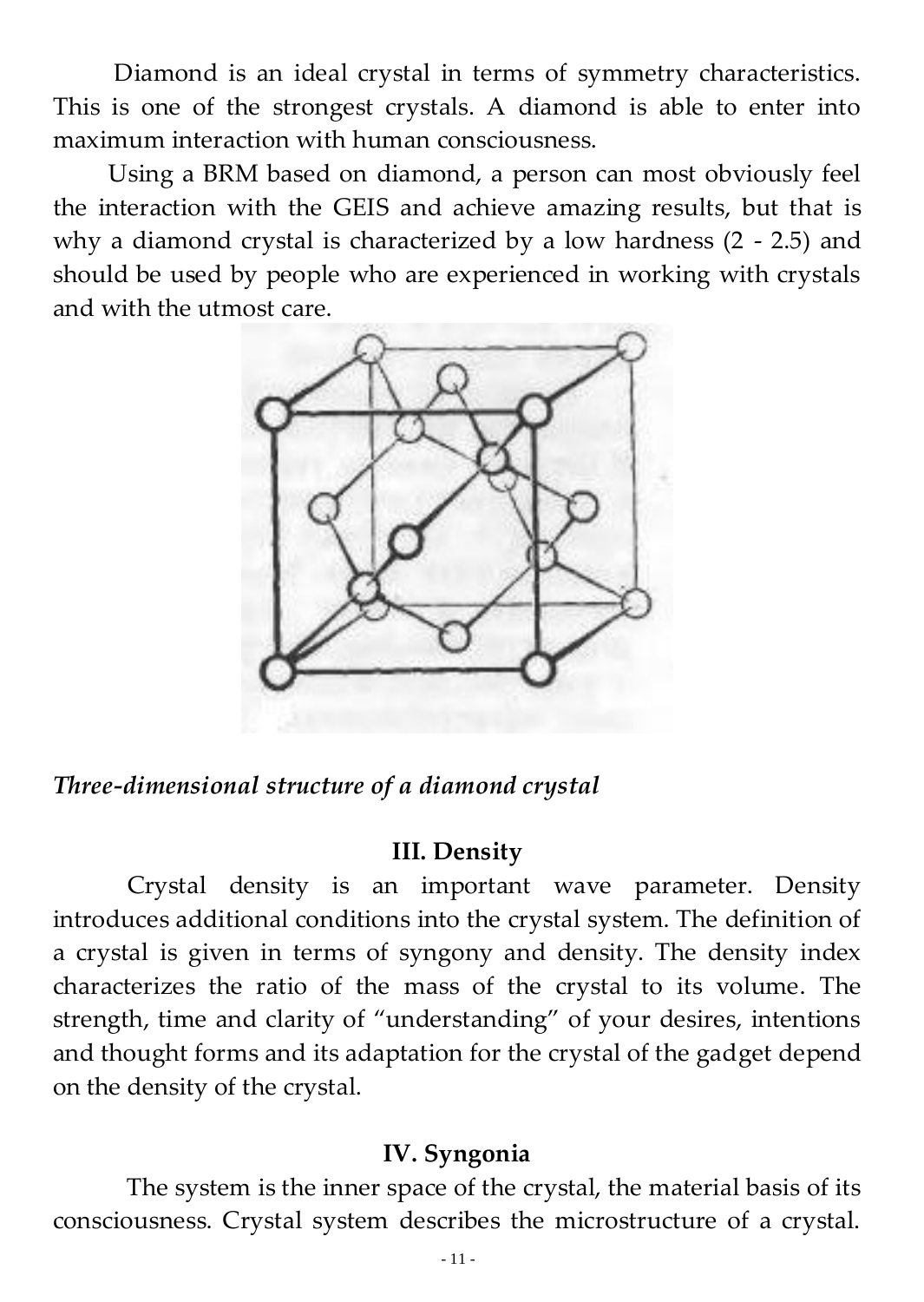There are 7 syngonies in total: triclinic, monoclinic, rhombic, tetragonal, trigonal, hexagonal and cubic.

 There is a pyramid of subordination of crystal systems, where cubic (g) symmetry is the highest, hexagonal (f), tetragonal (d) and trigonal (e) - middle, rhombic (c), monoclinic (b) and triclinic (a) - the lowest.



*Crystals syngonia*

The crystal system will determine the matrix of the crystal, or the quality of the crystal's consciousness. It is the syngony that determines the amount of memory, as well as the quality and nature of the broadcast. There are crystals that can accumulate a large amount of energy, there are crystals that begin to transmit immediately.

#### **V. Angle characteristic**

 This characteristic depends primarily on the quality of the crystal symmetry. Here, an essential role is played by the interaction of the crystal with the external environment and the conditions for its growth. The angular characteristic is determined by the internal atomic structure of the crystal lattice.

 In three-dimensional space, the angular characteristic is finite, and this is important, since after going through a full cycle, energy is either returned or transformed. It is the angular characteristic that determines the use of one or another type of BRM.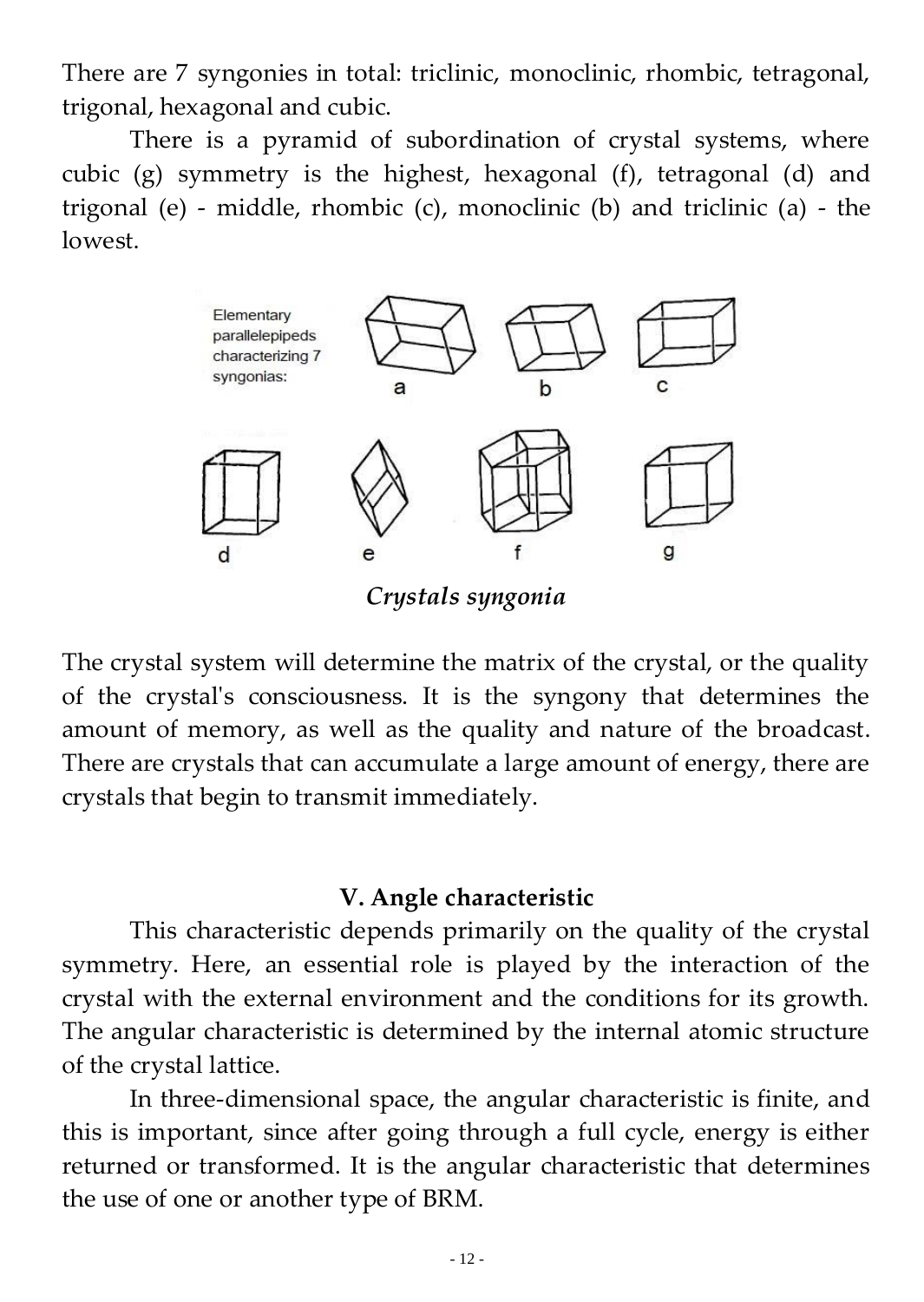## **VI. Frequency characteristics**

 Each crystal has a voltage energy, which is determined by the periodicity of the distribution of atoms in three-dimensional space. In fact, this indicator depends on the space in which the crystal grew. Its implementation takes place depending on the terms of density, vectority and symmetry.

 We have 7 kinds and 32 crystal groups - forms that come from symmetry conditions, and these forms can resonate vertically (C<sub>nh</sub>), horizontally  $(C_{nv})$  or obliquely  $(C_{nm})$ . Crystals of the first two forms are most often found. And depending on the properties of the resonance, we can have high-frequency or low-frequency bioresonance.

High-frequency resonance  $(>= 220$  Hz.) Is suitable for solving high-precision, sports, energy-intensive, team tasks. Recommended for executives, athletes, businessmen. High-frequency crystals enable a person to receive information from inorganic space (clairvoyance and other psychic abilities).

 Crystals with low frequency characteristics are suitable for solving individual and household tasks, such as finding self-harmony, work and career, personal relationships, improving health, etc. However, much depends on the task itself and the individual characteristics of a particular type of BRM. With varying degrees of effectiveness, any BRM can be used to achieve any goals.

# **VII. Structural characteristic**

 Not all crystals belonging to the same class perceive and store information in the same way. There are three types of crystal structural characteristics.

 Crystals of the first type perceive information only positively colored and ignore the negative, the second type - on the contrary, they tune in only to negative energy and do not perceive positive. The third crystals belong to the group of neutral crystals - they accumulate any information while remaining uncharged. It was found that most of the crystals of any class belong to the neutral group.

 The uniqueness of BRM lies in the careful selection of natural crystals, which, due to their structure, ignore negative information